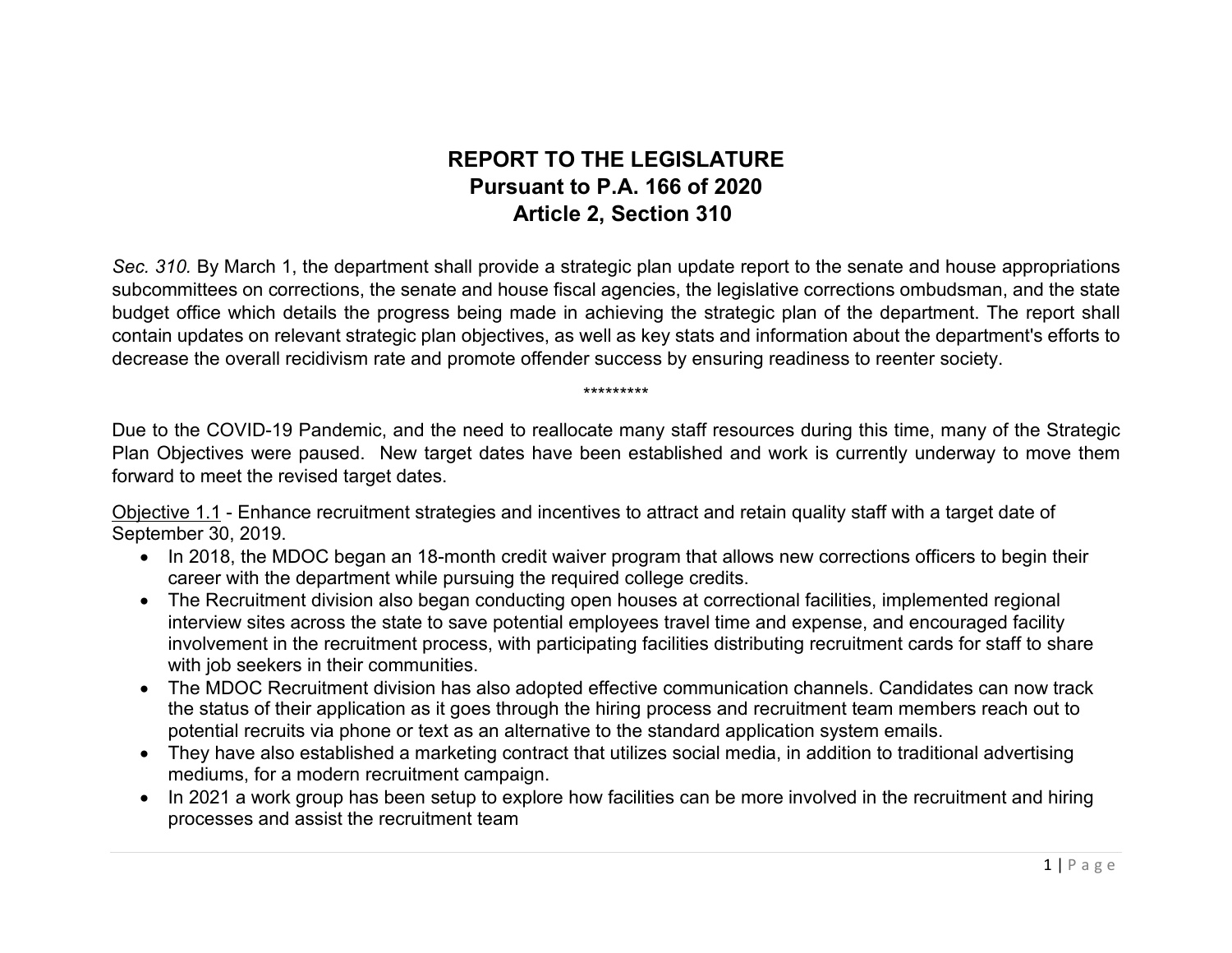Objective 1.2 - Establish a Wellness Unit to address overall employee well-being with a target date of June 30, 2019.

- The Department created the MDOC Wellness Program to provide confidential assistance and resources to employees, retirees and their eligible family members.
- The Wellness Unit is comprised of four FTE employees. Three employees are licensed mental health clinicians, with one clinician serving as the Program Manager. All clinicians serve as clinical support for employees. The fourth employee serves as a chaplain for employees and is the designated Chaplain Coordinator. Since the SOM hiring freeze was lifted, the Unit has moved forward with securing the additional requisitioned positions of a third Wellness Coordinator and a Departmental Technician.
- As the MDOC Wellness Program develops, it will also include formal Peer Support and Chaplains' Programs.
- The Wellness Unit is creating a Peer Support Program. The peer support manual has been completed, the application period has closed and we are beginning the interviews and the selection for peer supports across the department. The chaplain program manual is in the final review stages and will start accepting applications for that program in 2021.
- The Wellness team is available 24/7 for confidential consultation, crisis management, and other support services for employees.
- The team was in contact with more than 650 employees, retirees or eligible family members in its first six months.
- In 2020, the Wellness Unit was in contact with 3,584 employees, with 10% of contact calls being received afterhours.

Objective 1.3 - Establish a new employee academy for non-custody employees with a target date of December 31, 2019.

- Our dedicated team of corrections professionals is our greatest asset. That's why it is imperative that we establish classroom-based training to properly prepare all new employees for working in a corrections environment.
- Based on the work of a 2018 Effective Process Improvement and Communications (EPIC) team, which built upon recommendations from a 2017 Lean Process Improvement work group, the Training Division developed a Non-Custody New Employee Training (NCNET) curriculum that will allow new non-custody departmental employees to receive all established training while also providing instructor-driven courses and opportunities for each employee to interact face-to-face with experienced corrections professionals.
- Training will be delivered in a hybrid format that includes both an in-class component and computer-based training programs.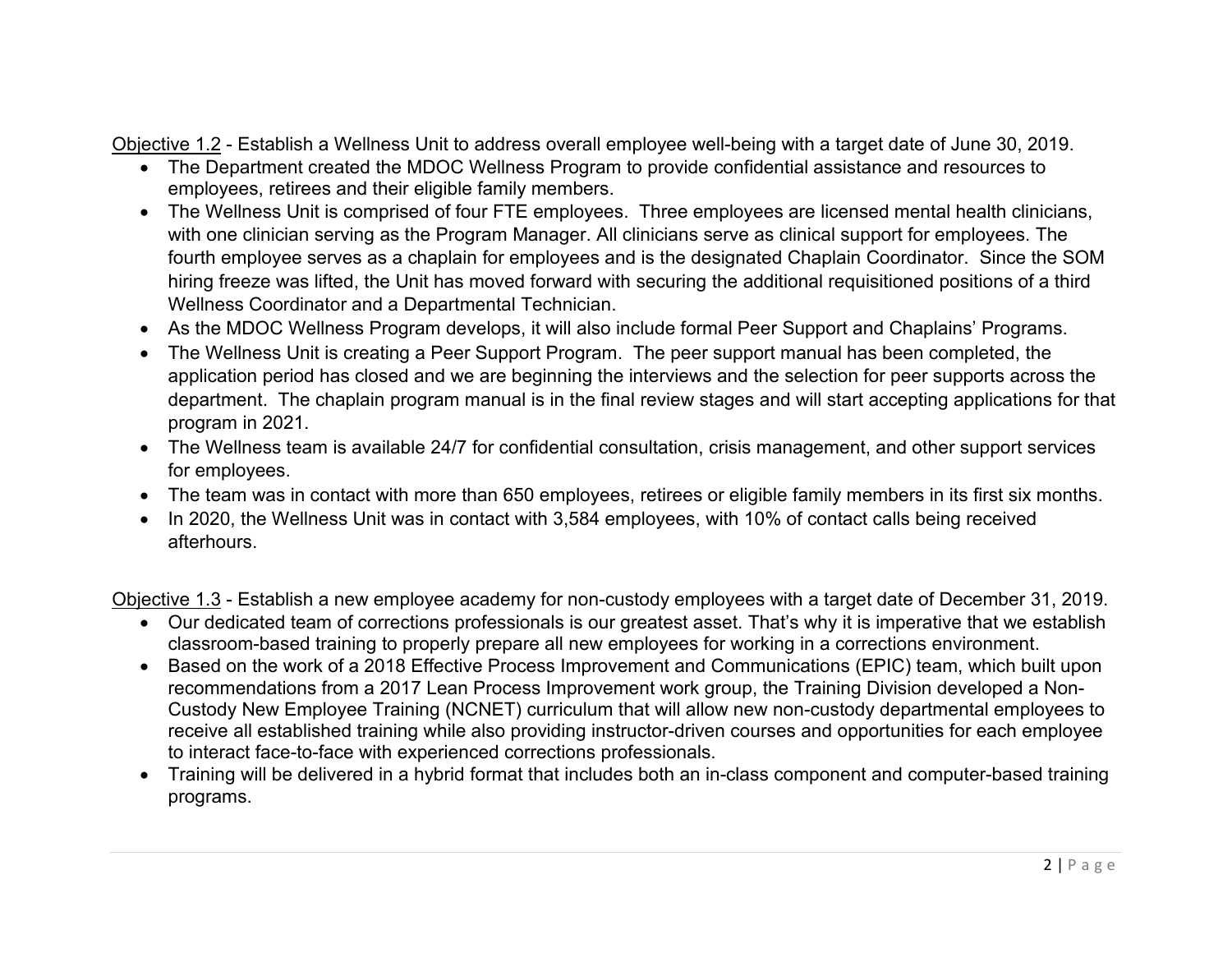- New non-custody employees will be categorized based on specific training needs and their level of contact with offenders.
- The new employee academy staff have developed curriculum for the academy that will soon be reviewed and approved by leadership. The goal is to have a non-custody academy start in June 2021.

Objective 1.4: Establish a formalized mentoring program for staff with a target date of March 31, 2020. The members of the EPIC team are being identified. NOTE: The target date for this objective has been extended to March 31, 2022.

• Due to the COVID-19 pandemic, work was not completed on this objective, but it remains an important focus and will be completed by next year.

Objective 2.1: Establish a coaching model to improve interactions with offenders with a target date of December 31, 2020. NOTE: the target date for this objective has been extended to March 31, 2022.

- Moving to a "coaching" style when interacting with offenders is meant to help staff think differently about their professional role and use their expertise to model pro-social behavior and transform the lives of offenders. Michigan was one of just two states in the country to receive a grant through the National Institute of Corrections to assess where the department stands as it relates to coaching and then begin to implement it.
- To assist in effectively using this approach, the department will continue with the roll out of the Motivational Interviewing training and evidence-based supervision tools.

Objective 2.2: Become a trauma-informed department with a target date of June 30, 2020 (NOTE: the target date for this objective has been extended to March 31, 2022.

• The Department received a NIC Technical Assistance grant to implement this. We have created an Advisory Committee and a state workgroup comprised of CFA, FOA, BOA and OS staff. The kick off meeting was held 1/11/2021.

Objective 2.3: Explore ways to refine the department's employee disciplinary process with a target date of December 31, 2019.

- Established an EPIC Team comprised of employees in various classifications, tasked with reviewing and recommending changes to the department disciplinary process.
- Recommendations for change were made based on the team's collective knowledge/experience, input from employee unions, and responses from employee surveys. Recommendations were reviewed and approved by the Director.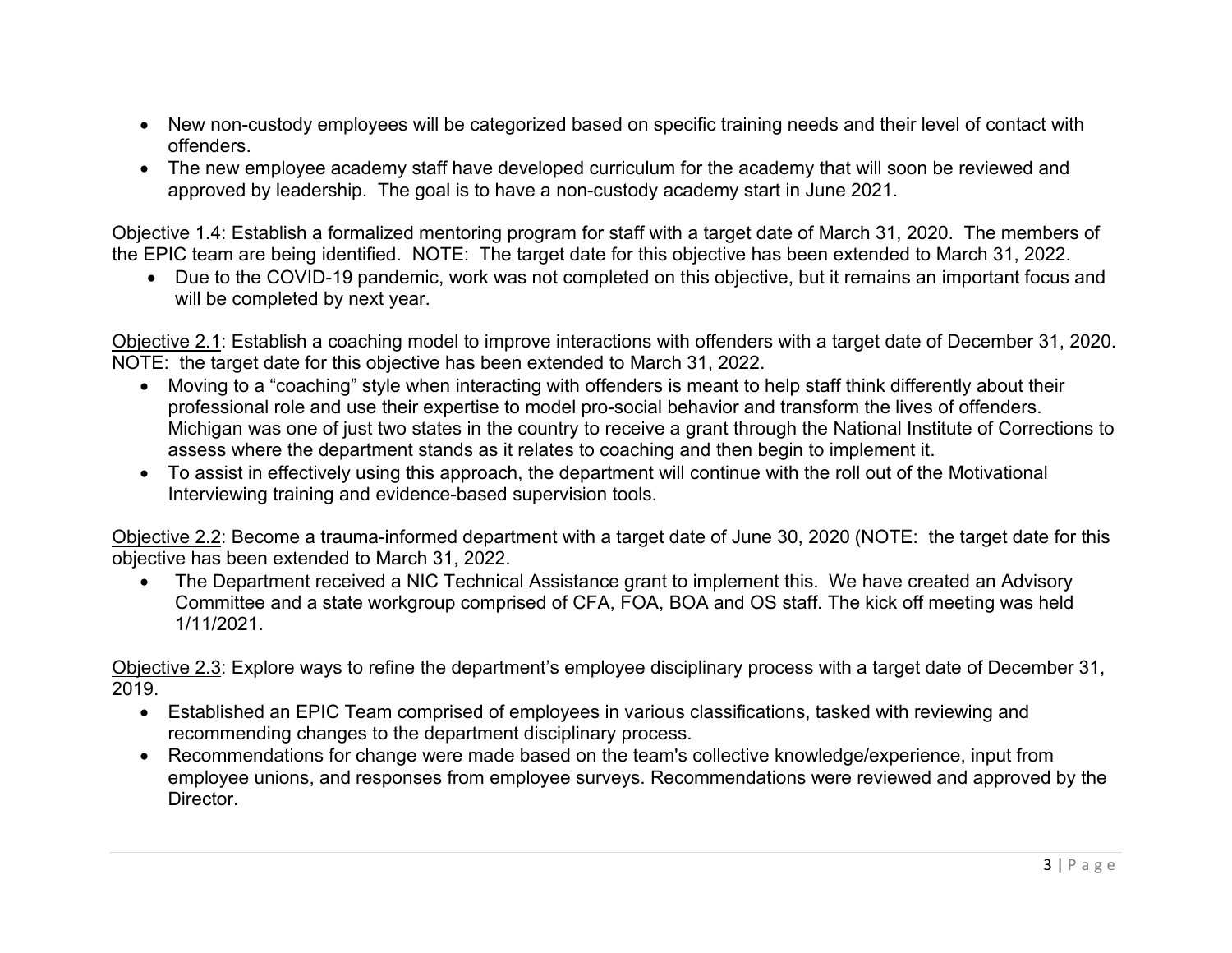- Team constructed a list of conduct historically handled as work rule violations, which will now be handled as performance and addressed through discussion and counseling.
- An expedited investigation process has been drafted for implementation.
- Employee's will have the ability to accept responsibility for certain types of conduct to shorten the investigation and expedite bringing closure to the discipline process.
- Wardens and administrators will be given additional latitude and authority at the local level to address certain conduct.
- The Employee Handbook and Attachment A of PD 02.03.100 "Employee Discipline" have been revised.
- The department will continue addressing needs in training and educating all employees to better address employee conduct.

Objective 2.4: Define a team and process for ongoing technology review that will enhance staff and offender success with a target date of March 1, 2020.

- The Technology team has been meeting since March 18, 2020. This is an ongoing team and will continue to look at how technology (products/systems) will improve the work done within the department. The team sent a Return to Normal Work survey to all staff on what could how technology would help staff do their jobs. In addition, with the COVID pandemic, additional technology products were added that need to be evaluated. Sub teams were established to review these different products. This includes market research and best practices which will be recommended to the Director in early 2021.
- Throughout 2020, the Technology team focused much of their efforts on enhancing department technology that could assist us in dealing with COVID. Information has been gathered on temperature taking system. There will be three different systems piloted in multiple locations.

Objective 3.1: Provide continuous case management from conviction through discharge with a target date of December 31, 2022.

• COMS FOA and Parole Board Case Management continue to be customized.

Objective 3.2: Develop a communication pathway for relevant information sharing between all administrations and stakeholders with a target date of December 31, 2022.

• COMS Food Service and Healthcare are live and facilitating collaboration between prisoner diets and food service menus, replacing the previously manual process.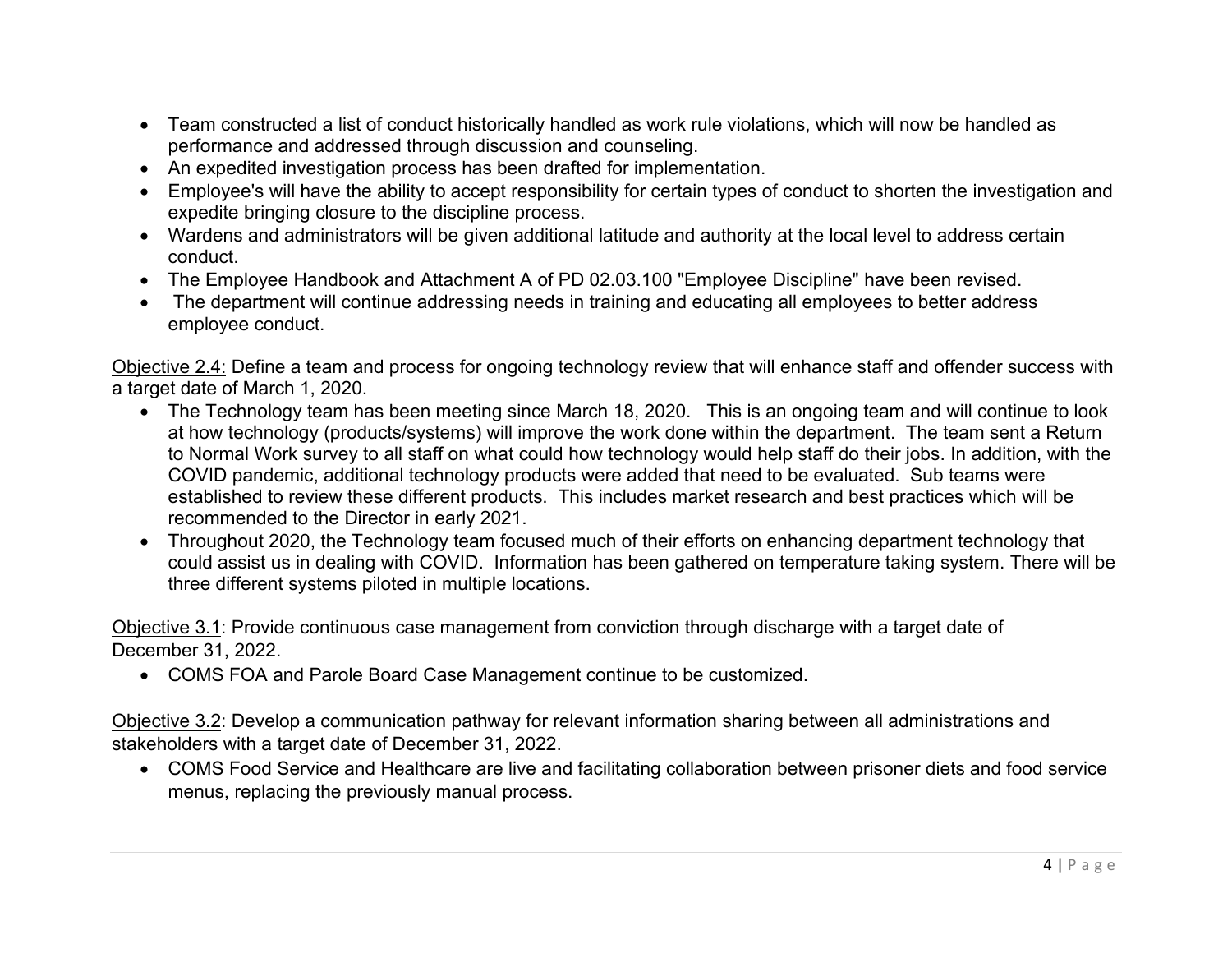Objective 3.3: Redefine the roles and responsibilities of staff pertaining to mentoring, care and case management of offenders with a target date of December 31, 2019 (NOTE: the target date for this objective has been extended to December 31, 2021).

- In February 2019, an EPIC team was established to create a plan to modernize the role of staff, including Prison Counselors, Assistant Resident Unit Supervisors, and Resident Unit Managers, to emphasize the case management of offenders. This focus on case management will help better align resources to set offenders on a long-term path to success.
- A case management pilot was launched in August 2019 at four correctional facilities.
- During the pilot, staff in PC, ARUS and RUM positions focused on case management during a prisoner's incarceration with the intention to follow it through parole and discharge.
- Team collected feedback on the initial pilot and adjusted and expanded it in late 2019 to include two additional facilities. The expanded pilot will run through March 1, 2020.
- The goal of the pilot is to examine the impact of these changes on staff, the offender population, the overall operations of facilities, and the communication between facilities and field offices.
- When the pilot ends, the Correctional Facilities and Field Operations administrations and the EPIC team will review results and make final determinations on position descriptions, training and case management supervision standards before the plan is gradually rolled out to other facilities.
- Additional facilities were added to the pilot. Timeline established for continued roll-out of remaining facilities. Case Management Measurables were established. Rollout plan was put on hold due to COVID.
- The EPIC Team is reconvening on Monday 3/1/2021 to continue rolling out the pilot to additional facilities.

Objective 4.1: Create a program and security classification continuum that outlines placement, from reception to parole, with the target date of September 30, 2022.

• No update for this objective.

Objective 4.2: Align department resources with offenders' risks and needs with a target date of September 30, 2022.

• No update for this objective.

Objective 4.3: Re-evaluate and employ assessment instruments with a focus on reducing offender risk with a target date of September 30, 2020 (NOTE: the target date for this objective has been extended to September 30, 2021).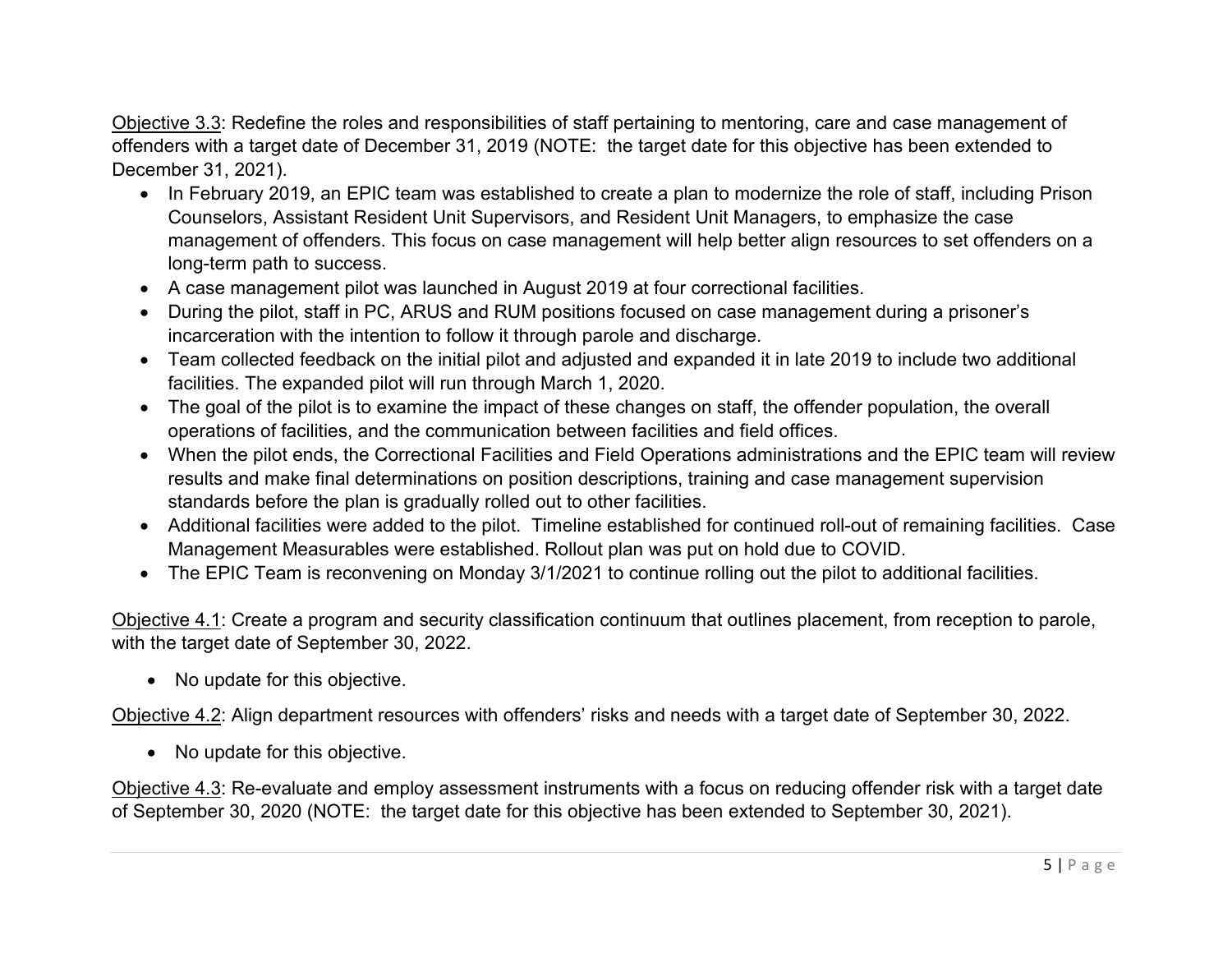• The Department uses risk assessment instruments to help identify offender needs and the programs that will meet those needs. In order to ensure offenders are placed in the proper programs to set them up for success, the MDOC needs to evaluate these assessments, to make sure they are evidence-based. A permanent group of employees have been working on this project to review assessments and plan to implement those changes in 2021. They are also looking at implementing additional processes to ensure the consistency and effectiveness of the tools the MDOC has now, while also looking at adding specialized tools for specific needs.

Objective 5.1: Establish a comprehensive action plan for the care and management of the mentally ill, aging, and disabled offender population with a target date of September 30, 2021.

• No update for this objective.

Objective 5.2: Continue to safely reduce the use of segregation with a target date of June 30, 2019.

- The department has long believed in the reduced usage of segregation and the diversion of all seriously mentally ill prisoners from segregation.
- An EPIC committee which had been tasked with looking at the use of segregation came up with the Start program, which has now been implemented at three facilities, Ionia and Oaks Correctional facilities and the Marquette Branch Prison.
- Start is a therapeutic housing unit and program which teaches prisoners life and personal skills to help them avoid behaviors that require escalating security precautions, as well as address their overall mental health needs.
- Since this process began, more than 150 segregation beds have been removed from the system and the number of seriously mentally ill prisoners in segregation has plummeted.
- CFA is looking at other facilities to bring the Start program to, in order to continue building upon the success that's been achieved so far.
- There will be continued tracking of those in segregation to make sure they are in for the right reasons, and if they should be removed, that it happens as soon as possible.
- A new Segregation EPIC Team will be launching on Monday, March 2, 2021 to further look at the issue of segregation reform.

Objective 5.3: Expand strategies to better and more consistently manage Security Threat Groups with a target date of March 31, 2021 (NOTE: the target date for this objective has been extended to December 31, 2021.)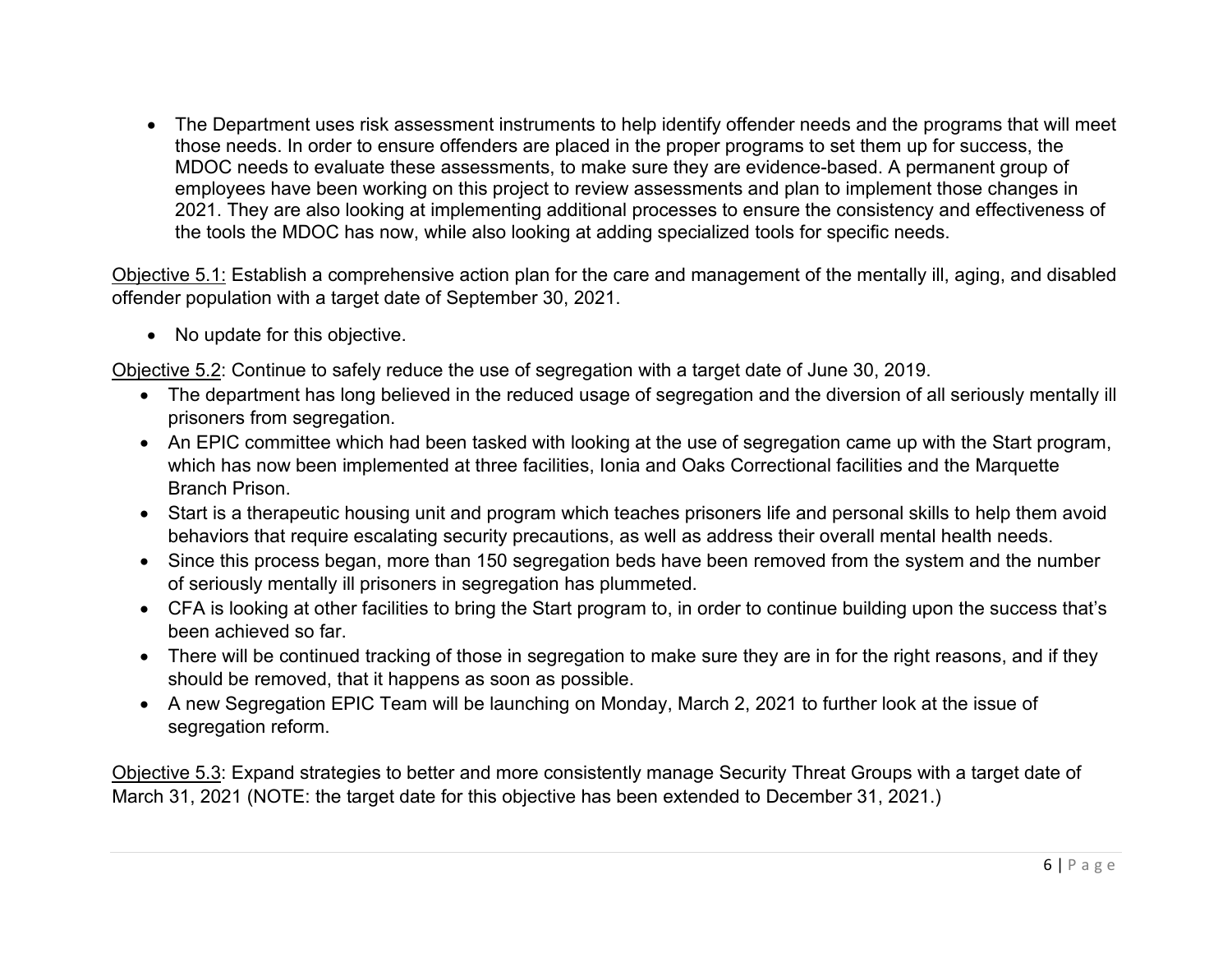• No update for this objective.

Objective 5.4**:** Further develop strategies to manage the transgender population with a target date of December 31, 2020 (NOTE: the target date for this objective has been extended to September 30, 2021.)

• An EPIC team was established and began meeting on January 21, 2021. This team meets weekly and is making good progress. The team is reviewing current policies and procedures and is developing additional strategies to safely manage and care for this population. They are looking at gender issues and housing/property issues, and will be discussing clinical benefits, surgeries and housing post-surgery. They will also be developing a training module for employees.

Objective 5.5: Implement the Women's Huron Valley strategic plan with a target date of December 31, 2022.

• The Women's Huron Valley continue to make progress in meeting their strategic plan objectives.

Objective 6.1: Evaluate the effectiveness of offender programs and supervision strategies with a target date of March 31, 2022.

• Workgroup will be established. Co-Chairs have been identified.

Objective 6.2: Develop and implement a Medication Assisted Treatment program with a target date of June 30, 2020.

- A proposal was developed and four pilot locations identified. Training was provided. Policies, procedures, protocols and offender paperwork were developed along with a training module. The Department is refining the process for referral and treatment.
- The MAT program includes buprenorphine, often known as suboxone. By providing suboxone to prisoners suffering from addiction, along with cognitive behavioral therapy and recovery support, prisoners will have a much better chance at success. Using these treatments in concert with one another increase the likelihood of long-term recovery and may reduce recidivism.

Objective 6.3: Expand the opportunities to foster offender success with a target date of September 30, 2019.

- MDOC's Offender Success Administration has made great strides in expanding opportunities for offenders both pre- and post-release through a combination of groundbreaking educational opportunities and key programming focused on cultivating a positive support structure for returning citizens.
- Construction of the Vocational Village site at Women's Huron Valley Correctional ramped up in 2019 and the new 44,000-square-foot facility is expected to be completed in early 2020.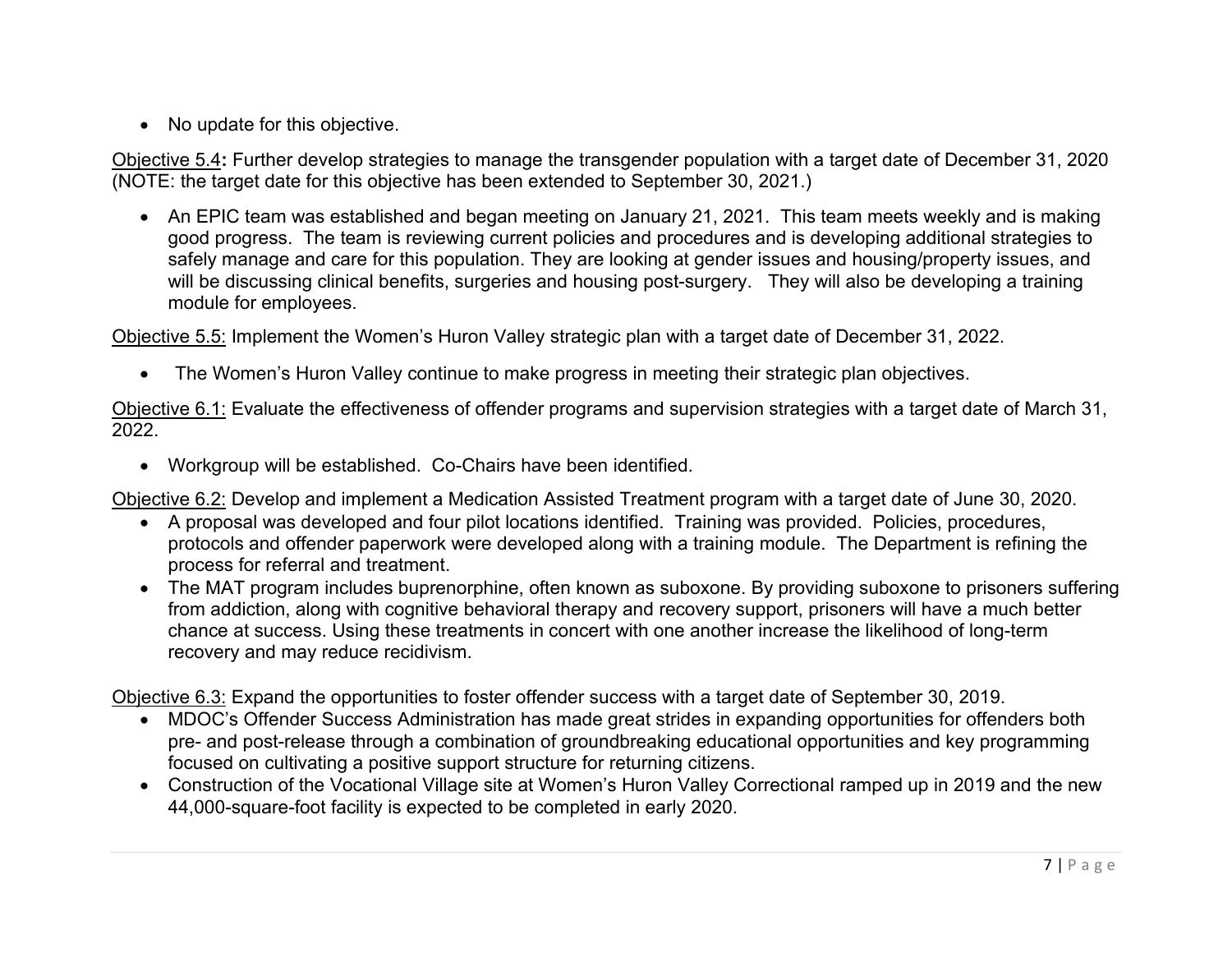- The village will offer training and certifications in cosmetology, 3D printing, robotics, carpentry, commercial truck driving, forklift operation, computer coding, horticulture, and food technology and hospitality management.
- Post-secondary educational opportunities also grew in 2019, with the addition of three new Pell sites; Lakeland, Gus Harrison, and Central Michigan Correctional Facilities.
- Sienna Heights University and Calvin University were awarded federal Pell grants to support prisoner postsecondary education which they can begin using in 2021.
- The Department is completing work on a "Reentering Learner's" Model to support the Governor's 60 by '30 pledge.
- The Offender Success Administration is exploring additional programming related to citizenship and life skills, including the use of virtual reality.
- The MTU schoolhouse will open in March of 2021, expanding programming at the original vocational village.
- The MDOC has expanded the use of Fidelity Bonding to support offender hiring.
- The MDOC is exploring a major partnership in relation to a new diesel mechanic career and technical education program.

Objective 7.1: Establish a mentoring program for parolees with a target date of September 30, 2020 (NOTE: the target date for this objective has been extended to June 30, 2021).

• A workgroup comprised of FOA and OS staff was created. Together they worked to develop a Michigan Mentoring Model, comprised of three categories (1) The Core Mentoring Model, (2) Mentor Program Forms, and (3) Mentor Training. This workgroup presented their proposed program to Director Washington on 1/4/2021. Once approved, messaging will be coordinated with the Public Information Office. Long term planning would include coordinating mentoring activities in CFA facilities to ensure a seamless transition of the offender back into the community.

Objective 7.2: Further develop risk-based strategies to guide recommendations, supervision and resources with a target date of December 31, 2021.

• No update for this objective.

Objective 7.3: Expand investment in female offender programs with a target date of June 30, 2020 (NOTE: the target date for this objective has been extended to September 30, 2021).

• A Female Offender EPIC Team has been established.